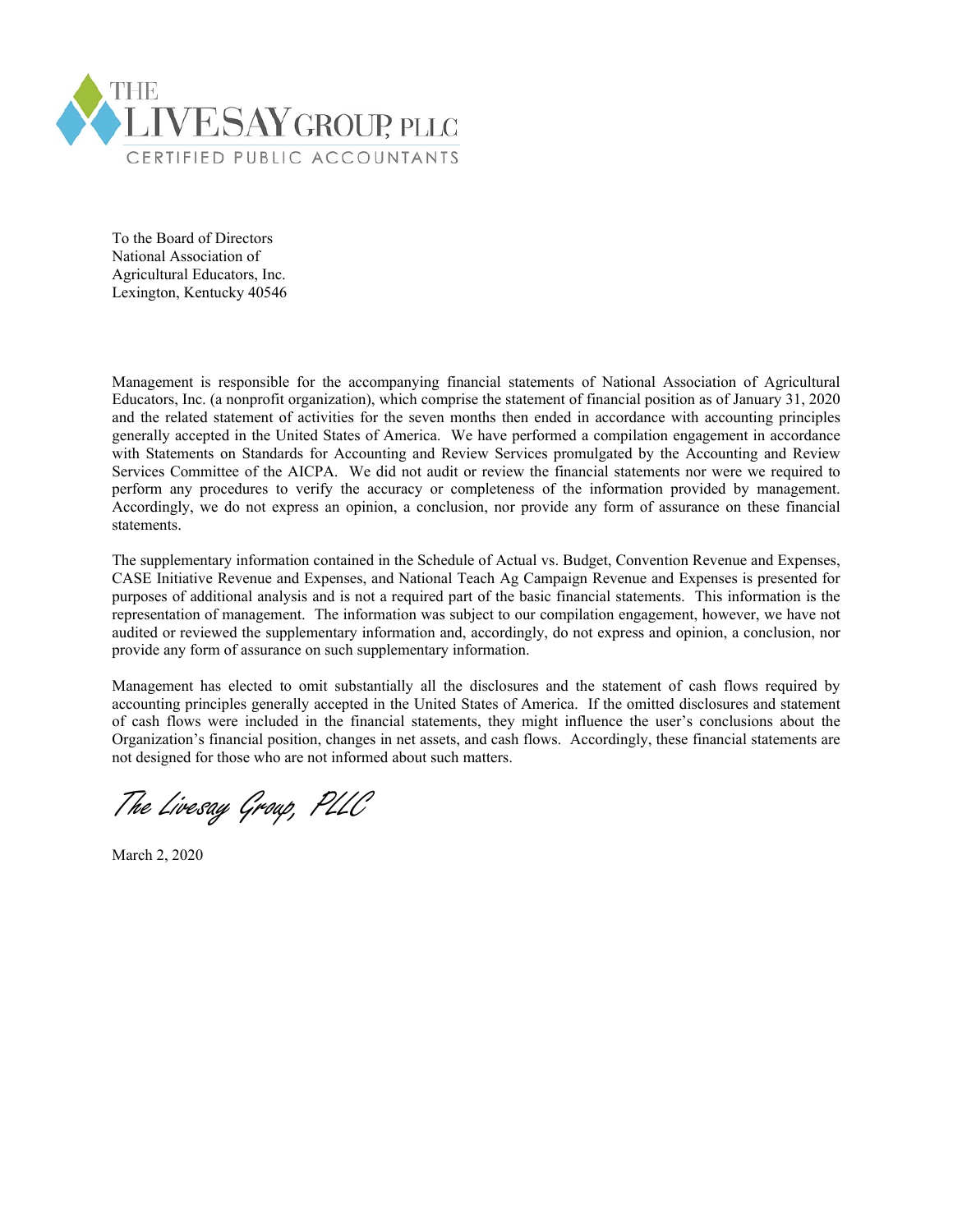# NATIONAL ASSOCIATION OF AGRICULTURAL EDUCATORS, INC. **Statement of Financial Position** January 31, 2020

| <b>ASSETS</b>                            |                 |
|------------------------------------------|-----------------|
| Cash on deposit                          | \$<br>875,567   |
| Investments - operating fund             | 829,473         |
| Investments - life membership fund       | 331,762         |
| Accounts receivable                      | 289,946         |
| Inventory                                | 5,000           |
| Prepaid expenses                         | 22,674          |
| Property and equipment - CASE Initiative | 143             |
| Property and equipment                   | 30,850          |
| Deposit                                  | 4,814           |
| <b>TOTAL ASSETS</b>                      | \$<br>2,390,229 |
| <b>LIABILITIES AND NET ASSETS</b>        |                 |
| <b>LIABILITIES</b>                       |                 |
| Accounts payable                         | \$<br>265,758   |
| Accrued leave payable                    | 40,004          |
| Other current liabilities                | 9,144           |
| <b>TOTAL LIABILITIES</b>                 | 314,906         |
| <b>NET ASSETS</b>                        |                 |
| Unrestricted net assets:                 |                 |
| Current operation                        | 1,354,118       |
| Board designated for special purposes    | 220,715         |
| Temporarily restricted net assets        | (515,517)       |
| <b>CASE</b> Initiative                   | 1,016,007       |
| <b>TOTAL NET ASSETS</b>                  | 2,075,323       |
| TOTAL LIABILITIES AND NET ASSETS         | \$<br>2,390,229 |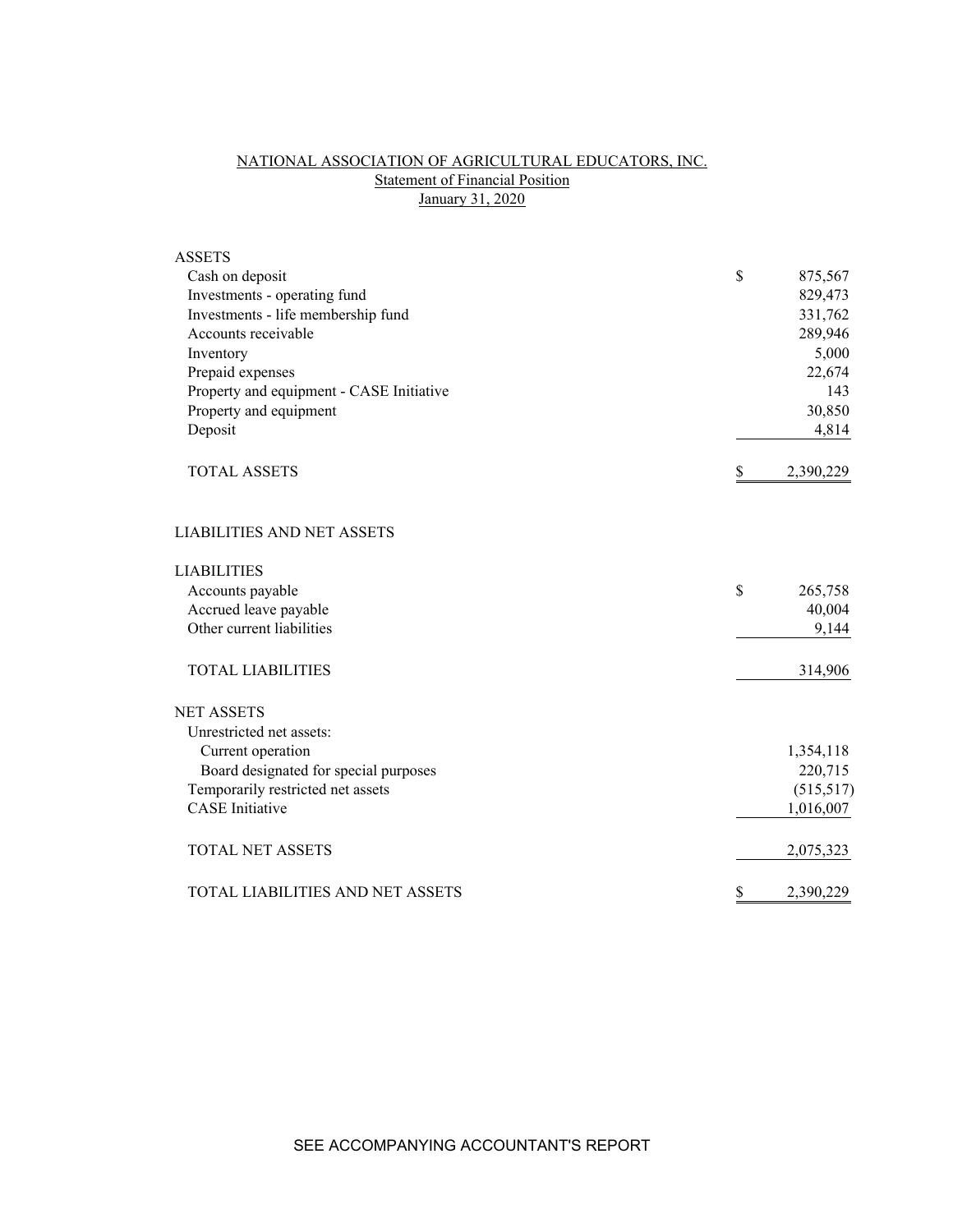## NATIONAL ASSOCIATION OF AGRICULTURAL EDUCATORS, INC. Statement of Activities For the Seve Months Ended January 31, 2020

|                                                          |         | Unrestricted   |               |             |            |      |            |             |           |
|----------------------------------------------------------|---------|----------------|---------------|-------------|------------|------|------------|-------------|-----------|
|                                                          | Current |                | Board         | <b>NTAC</b> |            | CASE |            |             |           |
|                                                          |         | Operations     | Designated    |             | Initiative |      | Initiative |             | Total     |
| Revenue, Gains and Losses                                |         |                |               |             |            |      |            |             |           |
| Membership dues                                          | \$      | 413,530        | \$<br>1,440   | S           |            | \$   |            | $\mathbf S$ | 414,970   |
| Convention registration                                  |         | 150,695        |               |             |            |      |            |             | 150,695   |
| Sponsorship and awards                                   |         | 18,143         |               |             |            |      |            |             | 18,143    |
| Merchandise sales                                        |         | 3,857          |               |             |            |      |            |             | 3,857     |
| Contributions                                            |         |                |               |             | 170        |      |            |             | 170       |
| Net realized and unrealized                              |         |                |               |             |            |      |            |             |           |
| gains (losses) on securities                             |         | 61,931         |               |             |            |      |            |             | 61,931    |
| Interest and dividends                                   |         | 5,866          |               |             |            |      |            |             | 5,866     |
| FFA Foundation projects                                  |         | 246,740        |               |             |            |      |            |             | 246,740   |
| FFA Foundation grants                                    |         | 162,500        |               |             |            |      |            |             |           |
| CASE Initiative income                                   |         | $\overline{a}$ |               |             |            |      | 1,355,341  |             | 1,355,341 |
| National Teach Ag Campaign Income                        |         |                |               |             | 123,339    |      |            |             | 123,339   |
| Other income                                             |         | 262,498        |               |             |            |      |            |             | 262,498   |
| Total Revenue, Gaines and Losses                         |         | 1,325,760      | 1,440         |             | 123,509    |      | 1,355,341  |             | 2,643,550 |
| Net Assets Released from Restrictions                    |         |                |               |             |            |      |            |             |           |
| Total Revenue, Gains and Losses<br>and Reclassifications |         | 1,325,760      | 1,440         |             | 123,509    |      | 1,355,341  |             | 2,643,550 |
| Expenses                                                 |         |                |               |             |            |      |            |             |           |
| General expenses                                         |         | 630,051        |               |             |            |      |            |             | 630,051   |
| FFA Foundation projects                                  |         | 214,901        |               |             |            |      |            |             | 214,901   |
| CASE Initiative expenses                                 |         |                |               |             |            |      | 1,426,443  |             | 1,426,443 |
| National Teach Ag Campaign expenses                      |         |                |               |             | 560,841    |      |            |             |           |
| Convention expenses                                      |         | 129,417        |               |             |            |      |            |             | 129,417   |
|                                                          |         |                |               |             |            |      |            |             |           |
| Total expenses                                           |         | 974,369        |               |             | 560,841    |      | 1,426,443  |             | 2,400,812 |
| <b>INCREASE (DECREASE) IN NET ASSETS</b>                 |         | 351,391        | 1,440         |             | (437, 332) |      | (71, 102)  |             | (155,603) |
| NET ASSETS AT BEGINNING OF PERIOD                        |         | 1,002,727      | 219,275       |             | (78, 185)  |      | 1,087,109  |             | 2,230,926 |
| NET ASSETS AT END OF PERIOD                              | \$      | 1,354,118      | \$<br>220,715 | \$          | (515,517)  | \$   | 1,016,007  | S           | 2,075,323 |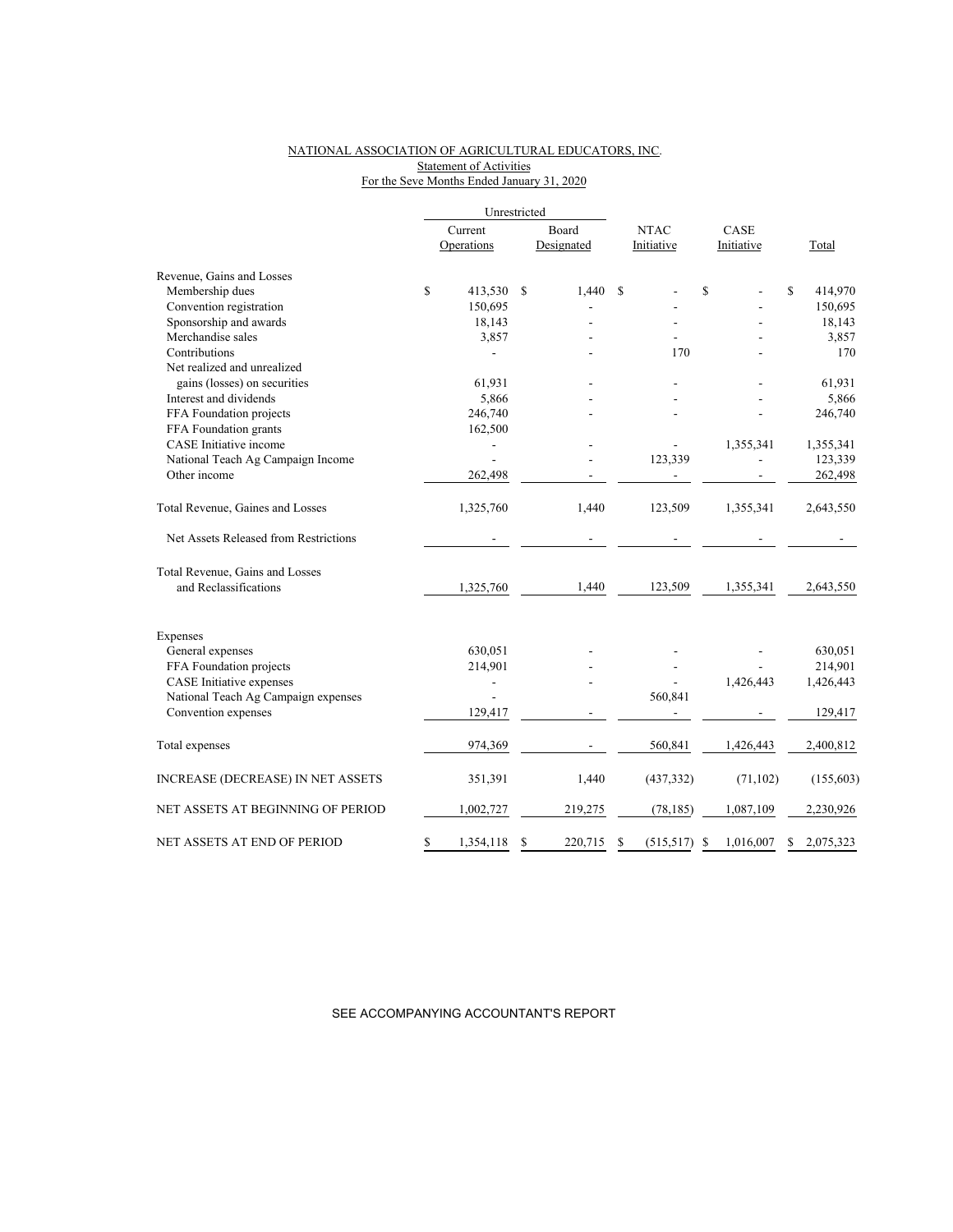## NATIONAL ASSOCIATION OF AGRICULTURAL EDUCATORS, INC. For the One and Seven Months Month Ended January 31, 2020 Schedule of Actual vs. Budget

|                                                       | <b>MONTH</b><br><b>ACTUAL</b> |      | <b>MONTH</b><br><b>BUDGET</b> |    | <b>MONTH</b><br><b><i>SVARIANCE</i></b> | YEAR TO DATE<br><b>ACTUAL</b> | <b>YEAR</b><br><b>BUDGET</b> | <b>YEAR</b><br><b><i>SVARIANCE</i></b> |
|-------------------------------------------------------|-------------------------------|------|-------------------------------|----|-----------------------------------------|-------------------------------|------------------------------|----------------------------------------|
| <b>REVENUE</b>                                        |                               |      |                               |    |                                         |                               |                              |                                        |
| Member dues                                           | \$<br>24,280                  | - \$ | 35,008                        | -S | $(10,728)$ \$                           | 403,990                       | \$<br>420,090                | \$<br>(16,100)                         |
| Corporate membership dues                             | 2,250                         |      | 1,250                         |    | 1,000                                   | 10,980                        | 15,000                       | (4,020)                                |
| Scholarships upper division                           |                               |      | 625                           |    | (625)                                   |                               | 7,500                        | (7,500)                                |
| National Geographic Cengage scholarships              |                               |      | $\blacksquare$                |    | $\overline{\phantom{a}}$                |                               |                              |                                        |
| Foundation management fees                            |                               |      |                               |    | ÷,                                      | ÷,                            |                              |                                        |
| Interest and dividends                                | 489                           |      | 2,917                         |    | (2, 428)                                | 4,193                         | 35,000                       | (30, 807)                              |
| Net realized and unrealized                           |                               |      |                               |    |                                         |                               |                              |                                        |
| gains (losses) on securities                          | (5,619)                       |      |                               |    | (5,619)                                 | 61,931                        |                              | 61,931                                 |
| Merchandise sales                                     | $\blacksquare$                |      | 500                           |    | (500)                                   | 3,857                         | 6,000                        | (2, 143)                               |
| Investment income, Life Fund                          | 201                           |      | 1,000                         |    | (799)                                   | 1,673                         | 12,000                       | (10, 327)                              |
| Contributions, Legislative Fund                       | $\overline{a}$                |      | $\blacksquare$                |    | $\blacksquare$                          | 170                           |                              | 170                                    |
| Miscellaneous income                                  |                               |      | 750                           |    | (750)                                   | 1,936                         | 9,000                        | (7,064)                                |
| Scholarship raffle proceeds                           |                               |      |                               |    | $\overline{\phantom{a}}$                | $\overline{\phantom{a}}$      |                              |                                        |
| Student teacher scholarship revenue                   |                               |      |                               |    |                                         | ÷,                            |                              |                                        |
| Teacher crisis fund                                   | 4,265                         |      |                               |    | 4,265                                   | 15,976                        |                              | 15,976                                 |
| <b>BFRDP</b> Grant                                    | $\sim$                        |      |                               |    | $\overline{a}$                          | ÷,                            |                              | $\blacksquare$                         |
| AEM business manager stipend                          |                               |      | 333                           |    | (333)                                   | $\blacksquare$                | 4,000                        | (4,000)                                |
| Agriculture Teacher Resource Guide                    |                               |      | $\overline{\phantom{a}}$      |    | $\overline{\phantom{a}}$                | 24,446                        | $\overline{a}$               | 24,446                                 |
| National Ag Ed Summit Revenue                         |                               |      |                               |    |                                         |                               |                              |                                        |
| National Teach Ag Campaign managenment fee            |                               |      |                               |    |                                         |                               | 46,000                       | (46,000)                               |
| Nat'l Agriscience Teacher Ambassadors                 |                               |      | 13,667                        |    | (13,667)                                | 164,000                       | 164,000                      |                                        |
| NPS National Ag Ed leadership dinner                  |                               |      | 352                           |    | (352)                                   | $\overline{\phantom{a}}$      | 4,225                        | (4,225)                                |
| CASE Initiative management fee                        |                               |      | 2,000                         |    | (2,000)                                 | $\overline{\phantom{a}}$      | 24,000                       | (24,000)                               |
| Council MMM management fee                            |                               |      | 417                           |    | (417)                                   |                               | 5,000                        | (5,000)                                |
| FFA Foundation project - TTTK                         |                               |      | 5,467                         |    | (5, 467)                                | 65,600                        | 65,600                       |                                        |
| FFA Foundation project - OPAP                         |                               |      | 1,367                         |    | (1, 367)                                | 16,400                        | 16,400                       | $\overline{\phantom{a}}$               |
| FFA Foundation project - OMSP                         |                               |      | 1,367                         |    | (1, 367)                                | 16,400                        | 16,400                       |                                        |
| FFA Foundation project - OT                           |                               |      | 1,367                         |    | (1, 367)                                | 9,020                         | 16,400                       | (7,380)                                |
| FFA Foundation project - OECT                         |                               |      | 1,367                         |    | (1, 367)                                | 16,400                        | 16,400                       |                                        |
| FFA Foundation project - Lifetime Achievement         |                               |      | 410                           |    | (410)                                   | 13,120                        | 4,920                        | 8,200                                  |
| FFA Foundation project - Outstanding Service Citation |                               |      | $\blacksquare$                |    | $\blacksquare$                          | $\blacksquare$                |                              |                                        |
| FFA Foundation teacher workshop                       |                               |      |                               |    |                                         | ÷,                            |                              |                                        |
| FFA Foundation upper division scholarships            |                               |      | 1,667                         |    | (1,667)                                 |                               | 20,000                       | (20,000)                               |
| FFA Foundation Agriscience Initiative                 |                               |      | $\overline{\phantom{a}}$      |    | $\sim$                                  | ÷,                            |                              |                                        |
| FFA Foundation NATAA/NAII                             |                               |      |                               |    |                                         | $\overline{a}$                |                              |                                        |
| FFA Foundation project - XLR8                         |                               |      | 8,333                         |    | (8, 333)                                | 91,800                        | 100,000                      | (8,200)                                |
| FFA Foundation communities of practice                |                               |      | 5,600                         |    | (5,600)                                 | 18,000                        | 67,200                       | (49,200)                               |
| FFA Foundation convention internet lounge             | $\overline{a}$                |      |                               |    | $\bar{a}$                               | $\overline{a}$                | $\overline{a}$               | $\overline{\phantom{a}}$               |
| FFA Foundation Grant general operating                | 150,000                       |      |                               |    | 150,000                                 | 150,000                       | L,                           | 150,000                                |
| FFA Foundation Grant office space                     | 12,500                        |      |                               |    | 12,500                                  | 12,500                        |                              | 12,500                                 |
| CASE Initiative net income                            | (2,255)                       |      | (2)                           |    | (2,253)                                 | (71, 102)                     | $\overline{a}$               | (71, 102)                              |
| Convention net income                                 | 11,946                        |      | 8,161                         |    | 3,785                                   | 95,561                        | 97,950                       | (2,389)                                |
| National Teach Ag Campaign net income                 | (278, 294)                    |      | 556                           |    | (278, 850)                              | (437, 502)                    | 6,685                        | (444, 187)                             |
| TOTAL REVENUE                                         | (80, 237)                     |      | 94,479                        |    | (174, 716)                              | 689,349                       | 1,179,770                    | (490, 421)                             |
|                                                       |                               |      |                               |    |                                         |                               |                              |                                        |
| <b>EXPENSES</b>                                       |                               |      |                               |    |                                         |                               |                              |                                        |
| Salaries                                              | 40,475                        |      | 33,524                        |    | 6,951                                   | 277,720                       | 402,290                      | (124, 570)                             |
| Taxes and benefits                                    | 5,654                         |      | 9,470                         |    | (3,816)                                 | 50,362                        | 113,645                      | (63, 283)                              |
| Computer service                                      | 1,939                         |      | 1,667                         |    | 272                                     | 11,181                        | 20,000                       | (8, 819)                               |
| Telephone                                             | 1,278                         |      | 500                           |    | 778                                     | 3,488                         | 6,000                        | (2,512)                                |
| Accounting                                            | 700                           |      | 1,429                         |    | (729)                                   | 13,005                        | 17,150                       | (4, 145)                               |
| Depreciation                                          | 698                           |      | 333                           |    | 365                                     | 2,768                         | 4,000                        | (1,232)                                |
| Rent                                                  | 9,628                         |      | 838                           |    | 8,790                                   | 15,060                        | 10,050                       | 5,010                                  |
| Insurance                                             | 1,397                         |      | 1,000                         |    | 397                                     | 6,934                         | 12,000                       | (5,066)                                |
| Legal                                                 | $\frac{1}{2}$                 |      | 83                            |    | (83)                                    | 4,386                         | 1,000                        | 3,386                                  |
| Office Supplies                                       | 2,256                         |      | 1,083                         |    | 1,173                                   | 8,762                         | 13,000                       | (4,238)                                |
| Bank charges and investment fees                      | 930                           |      | $\,8\,$                       |    | 922                                     | 3,558                         | 100                          | 3,458                                  |
| Printing, general                                     | $\blacksquare$                |      | 250                           |    | (250)                                   | 2,175                         | 3,000                        | (825)                                  |
| Staff training                                        | 6,661                         |      | 83                            |    | 6,578                                   | 6,661                         | 1,000                        | 5,661                                  |
| Taxes and licenses                                    | ÷,                            |      | $\overline{4}$                |    | (4)                                     | $\overline{\phantom{a}}$      | 50                           | (50)                                   |

(Continued)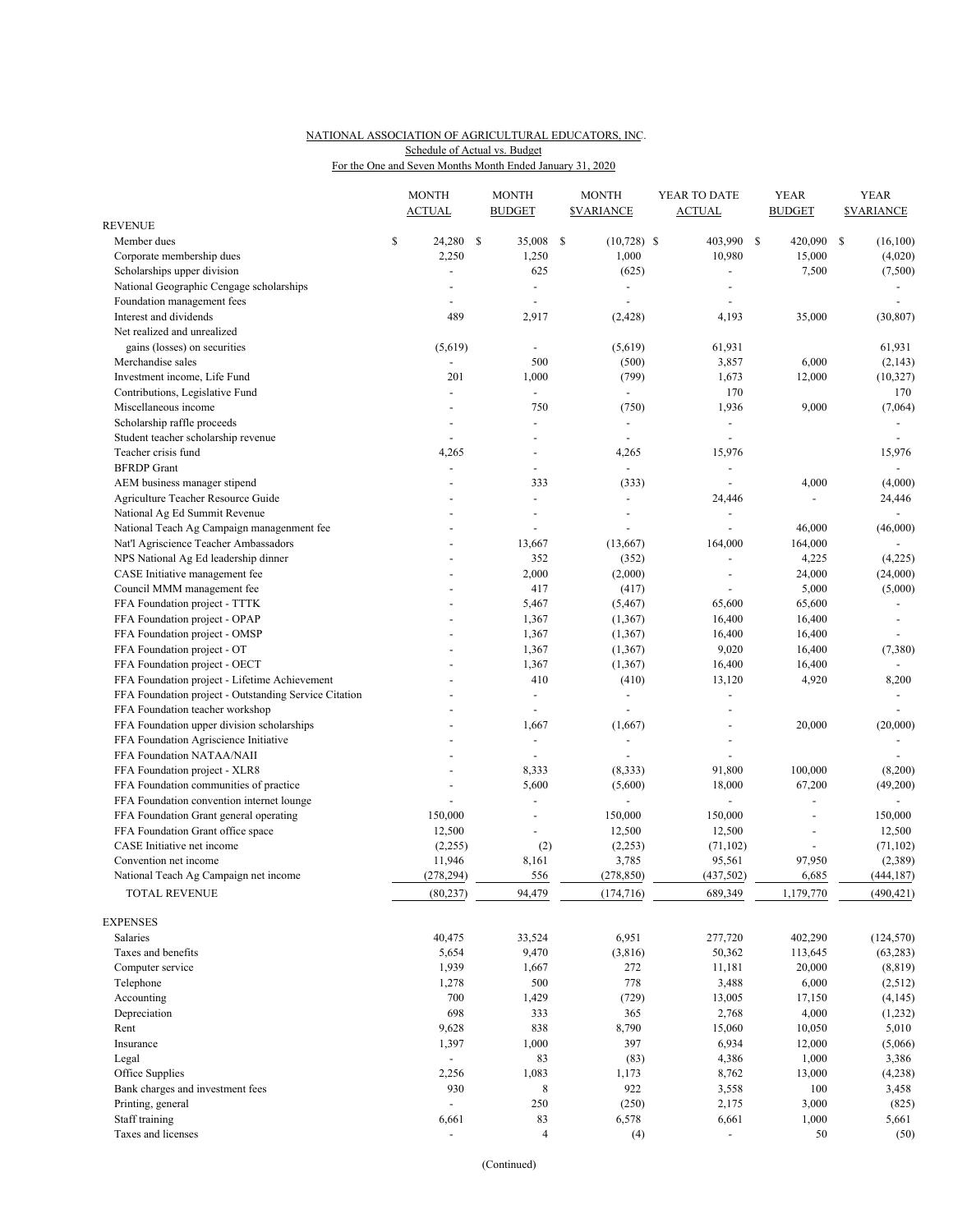## NATIONAL ASSOCIATION OF AGRICULTURAL EDUCATORS, INC. For the One and Seven Months Month Ended January 31, 2020 Schedule of Actual vs. Budget

|                                                       | <b>MONTH</b><br><b>ACTUAL</b> | <b>MONTH</b><br><b>BUDGET</b> | <b>MONTH</b><br><b><i>SVARIANCE</i></b> | YEAR TO DATE<br><b>ACTUAL</b> | <b>YEAR</b><br><b>BUDGET</b> | <b>YEAR</b><br><b><i>SVARIANCE</i></b> |
|-------------------------------------------------------|-------------------------------|-------------------------------|-----------------------------------------|-------------------------------|------------------------------|----------------------------------------|
|                                                       |                               |                               |                                         |                               |                              |                                        |
| Membership and contributions                          | 8,000                         | 1,667                         | 6,333                                   | 12,508                        | 20,000                       | (7, 492)                               |
| Travel, staff                                         | 259                           | 2,833                         | (2,574)                                 | 19,120                        | 34,000                       | (14,880)                               |
| Promotion and marketing                               | 2,100                         | 1,250                         | 850                                     | 23,719                        | 15,000                       | 8,719                                  |
| Merchandise and diaries                               | $\overline{\phantom{a}}$      | 417                           | (417)                                   | 5,448                         | 5,000                        | 448                                    |
| Photocopying                                          | ÷,                            | 8                             | (8)                                     | $\omega$                      | 100                          | (100)                                  |
| Postage, general                                      | 495                           | 667                           | (172)                                   | 7,340                         | 8,000                        | (660)                                  |
| Professional liability insurance                      | $\overline{\phantom{a}}$      | 3,397                         | (3, 397)                                | 42,330                        | 40,760                       | 1,570                                  |
| Public relations                                      | ÷,                            | 83                            | (83)                                    | $\sim$                        | 1,000                        | (1,000)                                |
| Delmar scholarships                                   | $\blacksquare$                | 625                           | (625)                                   | 3,000                         | 7,500                        | (4,500)                                |
| Scholarships upper division                           | 25,500                        | $\overline{\phantom{a}}$      | 25,500                                  | 26,996                        | 20,000                       | 6,996                                  |
| National Geographic Cengage scholarships              | ÷,                            | $\blacksquare$                | $\blacksquare$                          | $\overline{\phantom{a}}$      | $\overline{a}$               | $\sim$                                 |
| Travel, regional secretaries                          | ÷,                            | 1,500                         | (1,500)                                 | 7,180                         | 18,000                       | (10, 820)                              |
| Travel, board of directors                            |                               | 3,250                         | (3,250)                                 | 24,901                        | 39,000                       | (14,099)                               |
| FFA Foundation project - TTTK                         |                               | 3,333                         | (3,333)                                 | 42,185                        | 40,000                       | 2,185                                  |
| FFA Foundation project - OPAP                         | ÷,                            | 750                           | (750)                                   | 4,734                         | 9,000                        | (4,266)                                |
| FFA Foundation project - OMSP                         |                               | 750                           | (750)                                   | 9,693                         | 9,000                        | 693                                    |
| FFA Foundation project - OT                           |                               | 750                           | (750)                                   | 5,409                         | 9,000                        | (3,591)                                |
| FFA Foundation project - OECT                         |                               | 750                           | (750)                                   | 9,758                         | 9,000                        | 758                                    |
| FFA Foundation project - Lifetime achievement         |                               | 208                           | (208)                                   | 3,015                         | 2,500                        | 515                                    |
| FFA Foundation project - Outstanding service citation |                               | $\overline{\phantom{a}}$      | $\overline{\phantom{a}}$                | 1,340                         |                              | 1,340                                  |
| FFA Foundation teacher workshop                       | ÷,                            | $\overline{\phantom{a}}$      | $\overline{\phantom{a}}$                | $\sim$                        |                              | $\blacksquare$                         |
| FFA Foundation Regional Grants                        |                               | ÷,                            |                                         | ÷,                            |                              |                                        |
| FFA Foundation Agrisciense Initiative                 | ÷                             | $\blacksquare$                | $\overline{\phantom{a}}$                | ÷,                            |                              |                                        |
| FFA Foundation XLR8                                   |                               | 5,000                         | (5,000)                                 | 33,348                        | 60,000                       | (26, 652)                              |
| FFA Foundation convention internet lounge             | ÷,                            | $\overline{\phantom{a}}$      | $\blacksquare$                          |                               |                              |                                        |
| NPS Ag Ed Leadership dinner                           | ÷,                            | 352                           | (352)                                   | $\sim$                        | 4,225                        | (4,225)                                |
| TTTK                                                  |                               | $\overline{a}$                | $\overline{a}$                          |                               |                              | $\overline{\phantom{a}}$               |
| <b>NATAA</b>                                          | (1,718)                       | 10,833                        | (12, 551)                               | 86,594                        | 130,000                      | (43, 406)                              |
| Regional grants                                       | $\blacksquare$                | $\overline{\phantom{a}}$      |                                         | ÷,                            |                              |                                        |
| NPS expense                                           | $\overline{\phantom{a}}$      | 417                           | (417)                                   |                               | 5,000                        | (5,000)                                |
| Webinar expense                                       | ÷.                            | 42                            | (42)                                    | 494                           | 500                          | (6)                                    |
| Teacher crisis fund                                   | 1,500                         | ÷,                            | 1,500                                   | 5,000                         | ÷,                           | 5,000                                  |
| Communities of practice expense                       | $\overline{a}$                | 3,409                         | (3,409)                                 | $\sim$                        | 40,910                       | (40, 910)                              |
| Substitute teacher hire behinds                       | ÷,                            | 42                            | (42)                                    | $\blacksquare$                | 500                          | (500)                                  |
| Website                                               |                               | 1,500                         | (1,500)                                 | 13,372                        | 18,000                       | (4,628)                                |
| NATAA stipends                                        | $\overline{a}$                | $\overline{a}$                | $\blacksquare$                          | 18,825                        |                              | 18,825                                 |
| <b>TTTK</b> stipends                                  |                               | L,                            |                                         | 1,000                         |                              | 1,000                                  |
| XLR8 stipends                                         |                               | ÷,                            | ÷,                                      | 2,250                         |                              | 2,250                                  |
| <b>BFRDP</b> expense                                  |                               | ÷,                            | $\overline{\phantom{a}}$                | $\overline{\phantom{a}}$      |                              | $\blacksquare$                         |
| <b>BFPD</b> contract labor                            | ÷,                            | ÷,                            |                                         | $\sim$                        |                              | $\sim$                                 |
| Contract labor                                        | $\overline{a}$                | ÷,                            | ÷,                                      | 1,367                         |                              | 1,367                                  |
| Credit card expense                                   | 536                           | 333                           | 203                                     | 6,298                         | 4,000                        | 2,298                                  |
| Storage                                               | $\overline{\phantom{a}}$      | ÷,                            | $\overline{\phantom{a}}$                | 3,016                         |                              | 3,016                                  |
| Professional development                              |                               |                               |                                         |                               |                              |                                        |
| National Ag Ed Summit Expense                         |                               |                               |                                         |                               |                              |                                        |
| Ag ed opportuinty fund                                |                               |                               |                                         |                               |                              |                                        |
| Ag ed resource guide expense                          |                               |                               |                                         | 18,652                        |                              | 18,652                                 |
| Miscellaneous                                         |                               |                               |                                         |                               |                              |                                        |
| TOTAL EXPENSES                                        | 108,288                       | 94,438                        | 13,850                                  | 844,952                       | 1,153,280                    | (308, 328)                             |
| NET INCOME (LOSS)                                     | $(188, 525)$ \$               | 41                            | $(188, 566)$ \$<br>\$                   | $(155,603)$ \$                | 26,490 \$                    | (182,093)                              |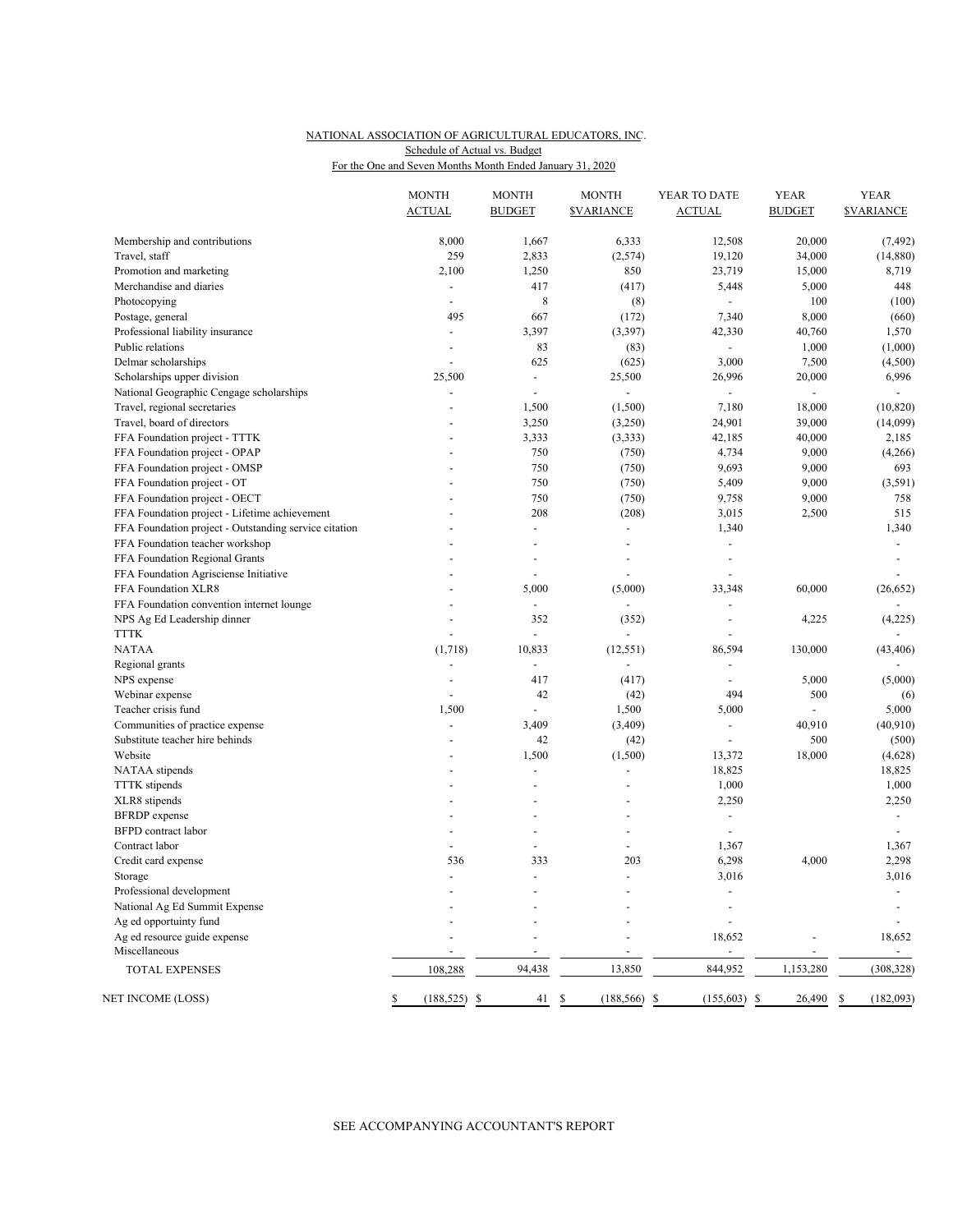#### NATIONAL ASSOCIATION OF AGRICULTURAL EDUCATORS, INC. Schedule of Convention Revenue and Expenses For the One and Seven Months Month Ended January 31, 2020

|                                           | <b>MONTH</b><br><b>ACTUAL</b> |        | <b>MONTH</b><br><b>BUDGET</b> |        | <b>MONTH</b><br><b><i>SVARIANCE</i></b> |           | YEAR TO DATE<br><b>ACTUAL</b> |         |   | <b>YEAR</b><br><b>BUDGET</b> |   | <b>YEAR</b><br><b>SVARIANCE</b> |
|-------------------------------------------|-------------------------------|--------|-------------------------------|--------|-----------------------------------------|-----------|-------------------------------|---------|---|------------------------------|---|---------------------------------|
| <b>REVENUE</b>                            |                               |        |                               |        |                                         |           |                               |         |   |                              |   |                                 |
| Convention, registration                  | \$                            | 12,889 | S                             | 12,083 | S                                       | 806       | <sup>\$</sup>                 | 150,695 | S | 145,000                      | S | 5,695                           |
| Convention, trade show                    |                               |        |                               |        |                                         |           |                               | 1,200   |   |                              |   | 1,200                           |
| Convention, sponsorships - FFA Foundation |                               |        |                               | 5,833  |                                         | (5,833)   |                               | 54,940  |   | 70,000                       |   | (15,060)                        |
| Convention, partners reception            |                               |        |                               | 250    |                                         |           |                               |         |   | 3,000                        |   |                                 |
| Convention, host state social             |                               |        |                               |        |                                         |           |                               |         |   |                              |   |                                 |
| Convention, sponsorships                  |                               |        |                               | 2,083  |                                         | (2,083)   |                               | 18,143  |   | 25,000                       |   | (6, 857)                        |
| <b>TOTAL REVENUE</b>                      |                               | 12,889 |                               | 20,249 |                                         | (7, 110)  |                               | 224,978 |   | 243,000                      |   | (15,022)                        |
| <b>EXPENSES</b>                           |                               |        |                               |        |                                         |           |                               |         |   |                              |   |                                 |
| Convention, plaques and trophies          |                               |        |                               | 167    |                                         | (167)     |                               | 1,607   |   | 2,000                        |   | (393)                           |
| Convention, printing                      |                               |        |                               |        |                                         |           |                               | 4,126   |   |                              |   | 4,126                           |
| Convention, awards                        |                               |        |                               | 750    |                                         | (750)     |                               | 5,670   |   | 9,000                        |   | (3,330)                         |
| Convention, miscellaneous                 |                               |        |                               |        |                                         |           |                               | 24      |   |                              |   | 24                              |
| Convention, meal functions                |                               |        |                               | 125    |                                         | (125)     |                               |         |   | 1,500                        |   | (1,500)                         |
| Convention, promotion and marketing       |                               |        |                               | 417    |                                         | (417)     |                               | 6,430   |   | 5,000                        |   | 1,430                           |
| Convention, postage and shipping          |                               |        |                               | 333    |                                         | (333)     |                               | 4,574   |   | 4,000                        |   | 574                             |
| Convention, equipment rental              |                               |        |                               | 2,000  |                                         | (2,000)   |                               |         |   | 24,000                       |   | (24,000)                        |
| Convention, host state social             |                               |        |                               |        |                                         |           |                               |         |   |                              |   |                                 |
| Convention, committee expense             |                               | 690    |                               | 379    |                                         | 311       |                               | 3,035   |   | 4,550                        |   | (1,515)                         |
| Convention, sponsorships - FFA Foundation |                               |        |                               | 5,000  |                                         | (5,000)   |                               | 70,562  |   | 60,000                       |   | 10,562                          |
| Convention, travel/board of directors     |                               |        |                               | 1,917  |                                         | (1,917)   |                               | 13,893  |   | 23,000                       |   | (9,107)                         |
| Convention, staff travel                  |                               | 253    |                               | 1,000  |                                         | (747)     |                               | 19,496  |   | 12,000                       |   | 7,496                           |
| <b>TOTAL EXPENSES</b>                     |                               | 943    |                               | 12,088 |                                         | (11, 145) |                               | 129,417 |   | 145,050                      |   | (15, 633)                       |
| <b>NET INCOME (LOSS)</b>                  | \$                            | 11,946 |                               | 8,161  | S                                       | 4,035     | S                             | 95,561  | S | 97,950                       | S | 611                             |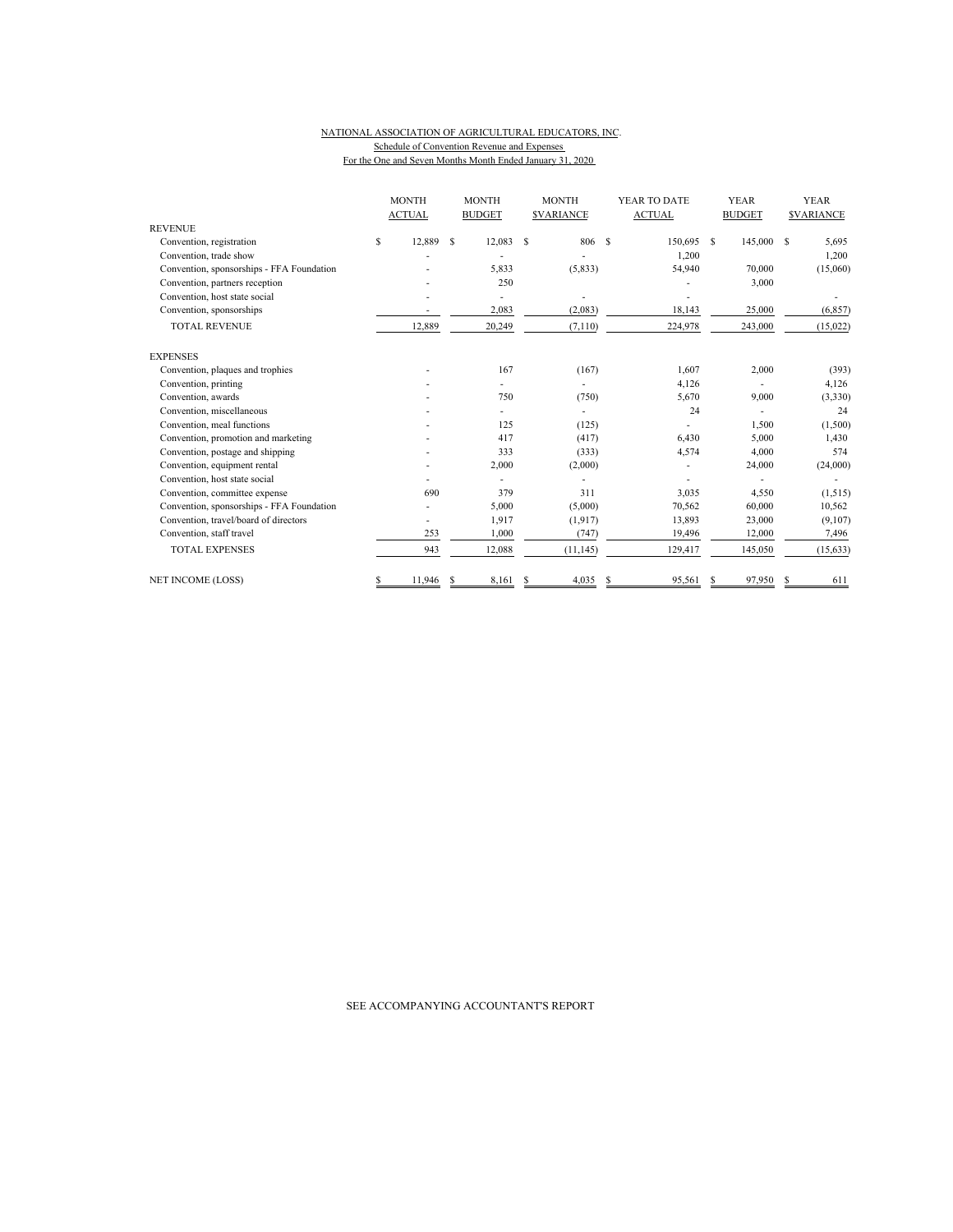#### NATIONAL ASSOCIATION OF AGRICULTURAL EDUCATORS, INC. Schedule of CASE Initiative Revenue and Expenses For the One and Seven Months Month Ended January 31, 2020

|                                               | <b>MONTH</b><br><b>ACTUAL</b>  | <b>MONTH</b><br><b>BUDGET</b> | <b>MONTH</b><br><b>SVARIANCE</b> | YEAR TO DATE<br><b>ACTUAL</b> | <b>YEAR</b><br><b>BUDGET</b> | <b>YEAR</b><br><b><i>SVARIANCE</i></b> |
|-----------------------------------------------|--------------------------------|-------------------------------|----------------------------------|-------------------------------|------------------------------|----------------------------------------|
| <b>REVENUE</b>                                |                                |                               |                                  |                               |                              |                                        |
| CI fee revenue                                | \$<br>1,300                    | 30,000                        | s<br>$(28,700)$ \$               | 245,363                       | - \$<br>360,000              | <sup>\$</sup><br>(114, 637)            |
| Brief CASE CI fee revenue                     | 4,445                          | 833                           | 3,612<br>875                     | 24,743                        | 10,000                       | 14,743                                 |
| Brief CASE service fee                        | 1,500                          | 625                           |                                  | 11,539                        | 7,500                        | 4,039                                  |
| LT service fee<br><b>USDA NIFA PD-STEP 18</b> | $\overline{\phantom{a}}$<br>÷, | 21,000<br>5,167               | (21,000)<br>(5,167)              | 109,200<br>÷,                 | 252,000<br>62,000            | (142, 800)<br>(62,000)                 |
| Vernier revenue                               | 109,550                        | 53,333                        |                                  | 679,528                       | 640,000                      | 39,528                                 |
|                                               | 189                            | 375                           | 56,217                           | 2,740                         |                              |                                        |
| NewByte revenue<br>Vendor - Bio-Rad           |                                | 417                           | (186)                            |                               | 4,500                        | (1,760)                                |
|                                               | ÷,                             |                               | (417)                            | 3,872                         | 5,000                        | (1,128)                                |
| TAA revenue                                   |                                | $\overline{\phantom{m}}$      | $\overline{\phantom{a}}$         | 10,000                        | ÷                            | 10,000                                 |
| APT revenue<br><b>MSA Revenue</b>             |                                | ä,                            | ÷                                | 3,696                         |                              | 3,696                                  |
|                                               |                                | ٠                             | ٠                                | 2,500                         |                              | 2,500                                  |
| ABF                                           |                                |                               |                                  | ÷,                            |                              | $\overline{\phantom{a}}$               |
| ARD CI Revenue                                |                                | ÷,                            |                                  | 500                           |                              | 500                                    |
| Capstone Revenue                              |                                | ÷.                            | ÷                                |                               |                              |                                        |
| Cengage revenue                               | 3,500<br>÷,                    | 2,083<br>÷,                   | 1,417                            | 52,794                        | 25,000                       | 27,794                                 |
| Ward's kits                                   |                                |                               |                                  | 2,816                         |                              | 2,816                                  |
| Ward's revenue                                | ÷,                             | 1,167<br>÷.                   | (1,167)                          | ÷,                            | 14,000                       | (14,000)                               |
| FSS revenue                                   | ×                              |                               |                                  | $\overline{\phantom{m}}$      |                              |                                        |
| New projects                                  | ÷.                             | 8,590                         | (8,590)                          | ÷,                            | 103,082                      | (103, 082)                             |
| CI scholarships/grants                        |                                | 37,875                        | (37, 875)                        | 190,000                       | 454,500                      | (264, 500)                             |
| MidSch                                        |                                |                               |                                  | ÷,                            |                              |                                        |
| Sustain revenue                               | ÷.                             | ٠                             | ä,                               | ä,                            |                              | ÷.                                     |
| G.W. Pubs revenue                             | 563                            | ä,                            | 563                              | 563                           |                              | 563                                    |
| Online                                        | 3,859                          | ä,                            | 3,859                            | 14,784                        |                              | 14,784                                 |
| Merchandise                                   | $\overline{\phantom{a}}$       | 3,000                         | (3,000)                          | 153                           | 36,000                       | (35, 847)                              |
| Course downloads                              | (50)                           | $\overline{\phantom{a}}$      | (50)                             | 550                           | ٠                            | 550                                    |
| <b>TOTAL REVENUE</b>                          | 124,856                        | 164,465                       | (39,609)                         | 1,355,341                     | 1,973,582                    | (618, 241)                             |
| <b>EXPENSES</b>                               |                                |                               |                                  |                               |                              |                                        |
| Travel                                        | 1,506                          | 3,875                         | (2,369)                          | 16,737                        | 46,500                       | (29,763)                               |
| Travel - staff                                | 6,960                          | 2,542                         | 4,418                            | 46,366                        | 30,500                       | 15,866                                 |
| Salary                                        | 6,164                          | 7,077                         | (913)                            | 43,146                        | 84,922                       | (41, 776)                              |
| Taxes and benefits                            | 306                            | 2,025                         | (1,719)                          | 2,225                         | 24,295                       | (22,070)                               |
| Contract labor                                | 20,938                         | 28,021                        | (7,083)                          | 191,337                       | 336,250                      | (144, 913)                             |
| Supplies                                      | $\overline{\phantom{a}}$       | 479                           | (479)                            | 92                            | 5,750                        | (5,658)                                |
| Promotion                                     | (2,100)                        | 808                           | (2,908)                          | 1,586                         | 9,700                        | (8, 114)                               |
| Printing                                      | $\overline{\phantom{a}}$       | 458                           | (458)                            | 506                           | 5,500                        | (4,994)                                |
| Postage                                       |                                | 121                           | (121)                            | 169                           | 1,450                        | (1,281)                                |
| Technology                                    | 10,000                         | 458                           | 9,542                            | 25,982                        | 5,500                        | 20,482                                 |
| Management fee                                |                                | 2,000                         | (2,000)                          | ä,                            | 24,000                       | (24,000)                               |
| Vernier                                       | 78,113                         | 46,400                        | 31,713                           | 594,728                       | 556,800                      | 37,928                                 |
| NewByte                                       |                                | 214                           | (214)                            | 1,806                         | 2,565                        | (759)                                  |
| Bio-Rad                                       |                                | ä,                            | ÷,                               | ä,                            |                              | ÷                                      |
| Legal and profesional                         |                                | 183                           | (183)                            | ÷,                            | 2,200                        | (2,200)                                |
| Lead teacher orientation                      |                                | 5,513                         | (5,513)                          | L.                            | 66,150                       | (66, 150)                              |
| Lead teacher stipends                         | 3,500                          | 17,500                        | (14,000)                         | 97,125                        | 210,000                      | (112, 875)                             |
| Field test                                    |                                | $\overline{\phantom{m}}$      |                                  | L.                            |                              |                                        |
| Institute expense                             |                                | $\sim$                        | ÷                                | 180,800                       |                              | 180,800                                |
| <b>USDA NIFA PD-STEP 18</b>                   |                                | 5,167                         | (5,167)                          | ä,                            | 62,000                       | (62,000)                               |
| <b>NRES</b>                                   |                                |                               |                                  | ÷,                            |                              | $\overline{\phantom{a}}$               |
| FSS                                           |                                |                               |                                  | L,                            |                              |                                        |
| APT                                           |                                |                               |                                  | 3,208                         |                              | 3,208                                  |
| <b>ARD</b>                                    |                                |                               |                                  | ÷,                            |                              | ٠                                      |
| ESI                                           |                                |                               |                                  |                               |                              |                                        |
| <b>MSA</b>                                    |                                |                               |                                  | 2,427                         |                              | 2,427                                  |
| ABF                                           |                                |                               |                                  | ٠                             |                              | ٠                                      |
| <b>ARDCI</b>                                  |                                |                               |                                  | 110                           |                              | 110                                    |
| G.W. Publisher                                | 476                            |                               | 476                              | 476                           |                              | 476                                    |
| Sustain expense                               |                                |                               |                                  |                               |                              |                                        |
| Online expense                                |                                | 1,667                         | (1,667)                          | ÷,                            | 20,000                       | (20,000)                               |
| Cengage                                       | 539                            | 1,792                         | (1,253)                          | 45,351                        | 21,500                       | 23,851                                 |
| BriefCASE LT stipends                         | 700                            | 292                           | 408                              | 4,200                         | 3,500                        | 700                                    |
| CI scholarship                                |                                | 37,875                        | (37, 875)                        | 168,000                       | 454,500                      | (286, 500)                             |
| CI Mentor contract labor                      |                                |                               | ÷,                               |                               |                              |                                        |
| CI mentor                                     |                                |                               | ٠                                | ÷                             |                              |                                        |
| Depreciation                                  | 9                              |                               | 9                                | 66                            |                              | 66                                     |
| <b>TOTAL EXPENSES</b>                         | 127,111                        | 164,467                       | (37, 356)                        | 1,426,443                     | 1,973,582                    | (547, 139)                             |
|                                               |                                |                               |                                  |                               |                              |                                        |
| NET INCOME (LOSS)                             | (2,255)<br>\$                  | (2)<br>S                      | (2,253)<br>$\frac{1}{2}$         | \$<br>(71, 102)               | - \$                         | (71, 102)<br>\$                        |